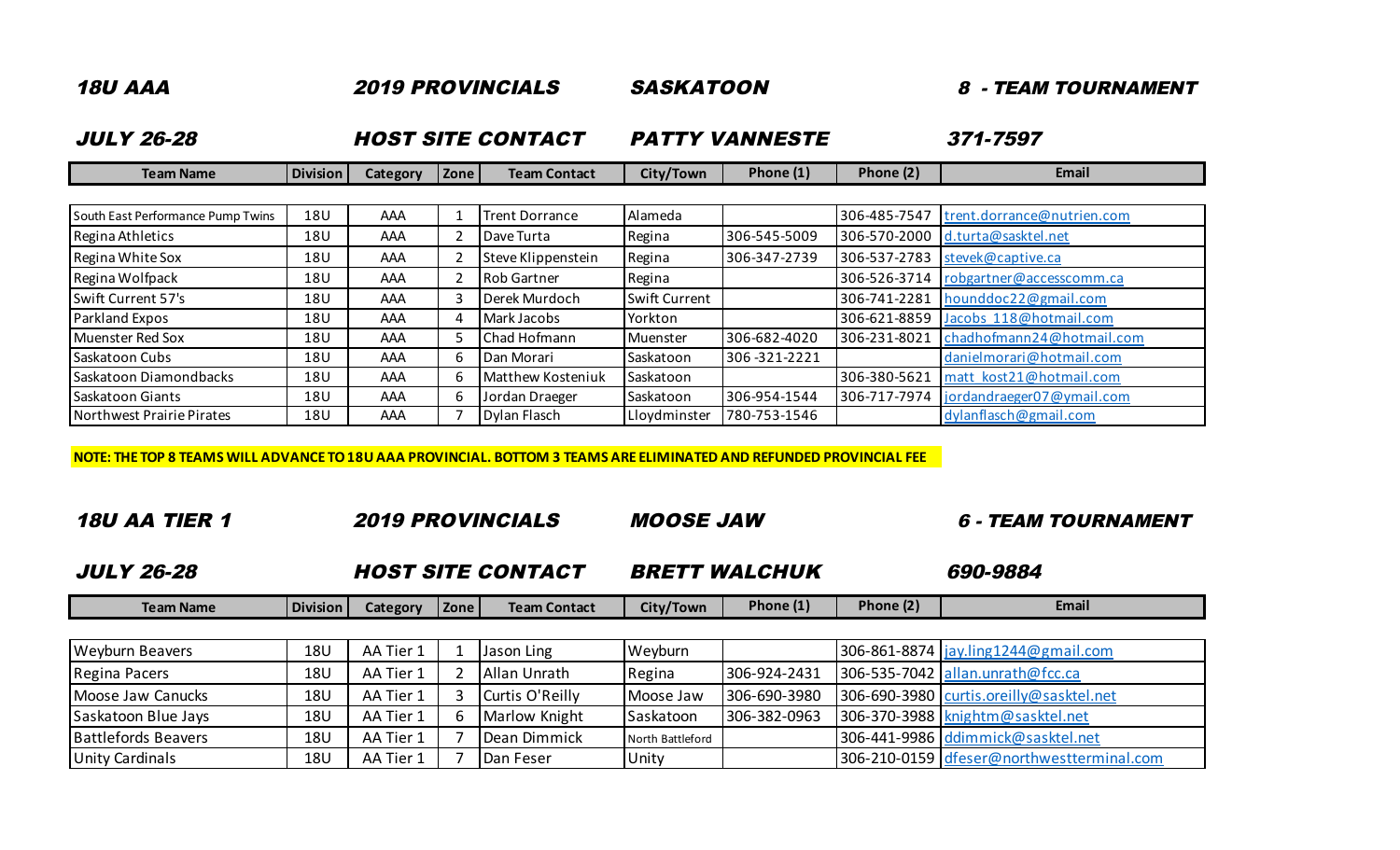| <b>18U AA TIER 2</b>        |                 | <b>2019 PROVINCIALS</b>  |      |                     | <b>LLOYDMINSTER</b>  |                      |           | <b>8 - TEAM TOURNAMENT</b>                 |  |  |
|-----------------------------|-----------------|--------------------------|------|---------------------|----------------------|----------------------|-----------|--------------------------------------------|--|--|
| <b>JULY 26-28</b>           |                 | <b>HOST SITE CONTACT</b> |      |                     |                      | <b>DANELLE COVEY</b> | 319-7433  |                                            |  |  |
| <b>Team Name</b>            | <b>Division</b> | <b>Category</b>          | Zone | <b>Team Contact</b> | City/Town            | Phone (1)            | Phone (2) | Email                                      |  |  |
|                             |                 |                          |      |                     |                      |                      |           |                                            |  |  |
| Lumsden Cubs                | <b>18U</b>      | AA Tier 2                |      | Dwight Measner      | Bethune              |                      |           | 306-527-9256 dwmeasner@sasktel.net         |  |  |
| Humboldt Dodgers            | 18U             | AA Tier 2                |      | Morris Tarnowski    | Humboldt             | 306-682-4809         |           | 306-231-7658 mit.at.home@sasktel.net       |  |  |
| Saskatoon Blue Jay Bombers  | 18U             | AA Tier 2                | b.   | <b>Brad Babyak</b>  | Saskatoon            | 306-683-4633         |           | 306-222-4530 bbabyak@shaw.ca               |  |  |
| Saskatoon Bandit Braves     | 18U             | AA Tier 2                | b.   | Michael Owens       | Saskatoon            | 306-244-1410         |           | 306-229-6970 yxe.jag@shaw.ca               |  |  |
| <b>Carrot River Loggers</b> | 18U             | AA Tier 2                |      | Darren Wouters      | <b>Carrot River</b>  | 306-768-2468         |           | 306-920-7011 darren.wouters@rcmp-grc.gc.ca |  |  |
| Lloydminster Twins          | <b>18U</b>      | AA Tier 2                |      | <b>Scott Willis</b> | Lloydminster         | 780-214-4939         |           | s.willis@gmail.com                         |  |  |
| Dinsmore Dynamos            | 18U             | AA Tier 2                |      | <b>Kurt Jones</b>   | Dinsmore             | 306-846-2007         |           | 403-863-3931   kurtj@w3mLand.ca            |  |  |
| <b>Prince Albert Royals</b> | 18U             | AA Tier 2                | 8    | Lance Alexander     | <b>Prince Albert</b> |                      |           | 306-921-3380   Lalexander@sasktel.net      |  |  |

## 18U AA TIER 3 2019 PROVINCIALS TISDALE 8 - TEAM TOURNAMENT

L

JULY 26-28 MICHELLE MENNIE 327-7223 HOST SITE CONTACT

| Team Name | Division | Category | . Zone | <b>Team Contact</b> | City/Town | Phone (1) | Phone (2. | Email |
|-----------|----------|----------|--------|---------------------|-----------|-----------|-----------|-------|
|           |          |          |        |                     |           |           |           |       |

| <b>Estevan Brewers</b>   | 18U | AA Tier 3 | Tim Miller        | Estevan    |                            |          | 306-461-6499 tim@thirstybird.ca         |
|--------------------------|-----|-----------|-------------------|------------|----------------------------|----------|-----------------------------------------|
| Regina Buffalos          | 18U | AA Tier 3 | Matt Hanson       | Regina     |                            |          | 306-535-7533 matt.hanson@directwest.com |
| Regina White Sox         | 18U | AA Tier 3 | Al Rae            | Regina     | 306-536-4738               |          | ajrae@sasktel.net                       |
| Swift Current 57's       | 18U | AA Tier 3 | Baden Gates       |            | Swift Current 306-773-8552 |          | 306-741-3700 bdgates@sasktel.net        |
| <b>Sask Five Giants</b>  | 18U | AA Tier 3 | Jason Ryden       | Warman     |                            |          | 306-370-0247   j.ryden@saskatooncoop.ca |
| Saskatoon Braves Outlaws | 18U | AA Tier 3 | Derek Tropeau     | Saskatoon  | 306-281-8398               |          | derektropeau@hotmail.com                |
| Macklin Lakers           | 18U | AA Tier 3 | Delmar Shapka     | Macklin    | 306-753-3260               |          | dshapka@steelview.ca                    |
| North East Expos         | 18U | AA Tier 3 | <b>Eric Morin</b> | Hudson Bay |                            | 306-6565 | ericmorin@sasktel.net                   |